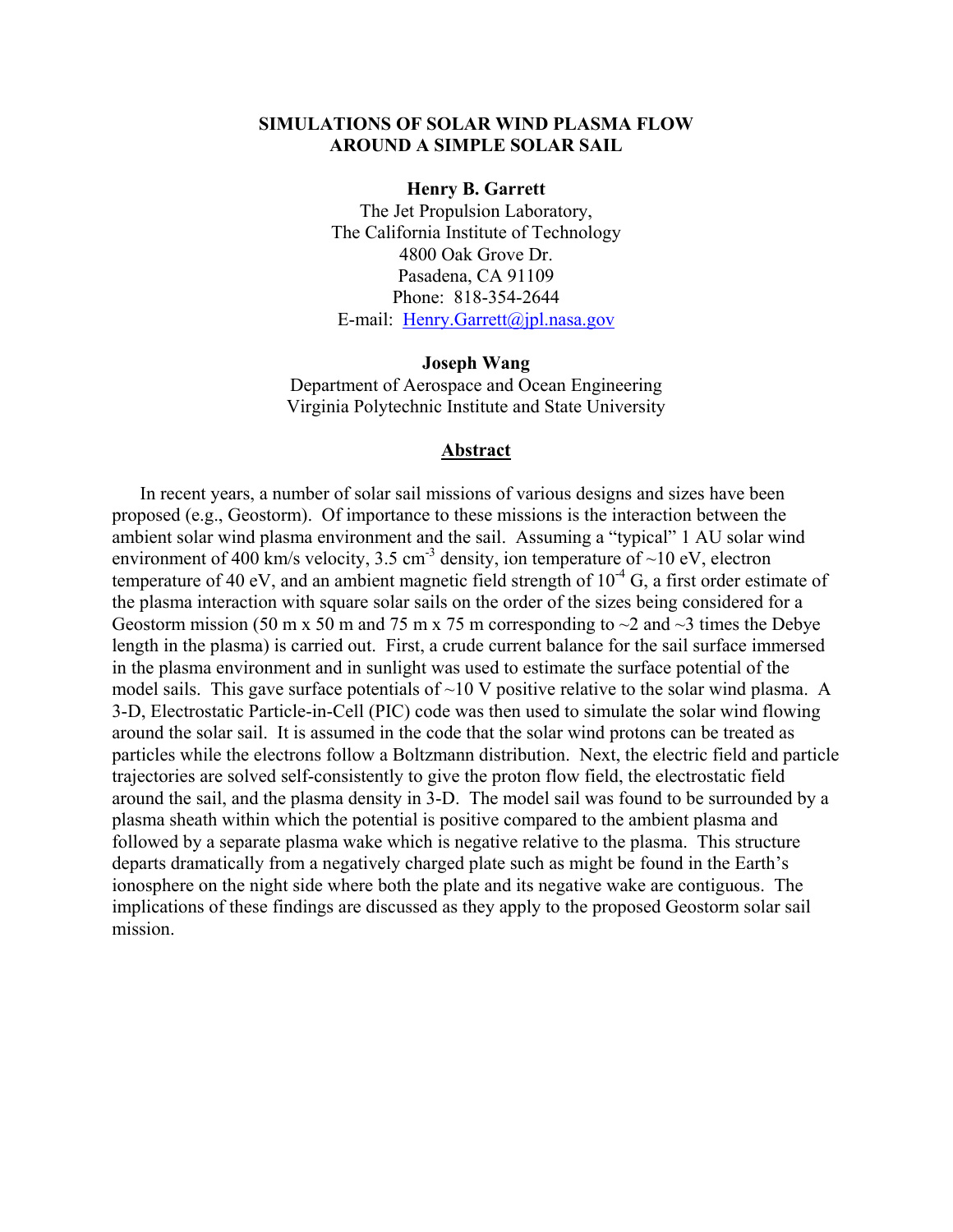# **Nomenclature**

|                                | $\lambda_{\rm D} = \sqrt{\frac{KT_e}{4 \pi n e^2}}$ plasma Debye length (based on electron temperature) |  |  |  |
|--------------------------------|---------------------------------------------------------------------------------------------------------|--|--|--|
| Φ                              | electric potential                                                                                      |  |  |  |
| $\Phi_{s}$                     | solar sail to ambient plasma potential difference                                                       |  |  |  |
| $B_{o}$                        | solar wind magnetic field                                                                               |  |  |  |
| $d_{\mathit{sh}}$              | solar sail sheath thickness                                                                             |  |  |  |
| $L_x, L_y$                     | solar sail size                                                                                         |  |  |  |
| $n_{sw}$                       | solar wind plasma density                                                                               |  |  |  |
| $T_e, T_i$                     | electron and ion (proton) temperature, respectively                                                     |  |  |  |
| $V_{SW}$ , $V_{ti}$ , $V_{te}$ | solar wind flow velocity, ion thermal velocity, and electron thermal<br>velocity, respectively          |  |  |  |
| $I_T(\Phi_s) =$                | Total current to/from solar sail; = 0 for current balance at potential $\Phi = \Phi_s$ .                |  |  |  |
| $J_e(\Phi_s) =$                | Average electron current per unit area to solar sail at potential $\Phi_s$                              |  |  |  |
| $J_i(\Phi_s) =$                | Average ion current per unit area to solar sail at potential potential $\Phi_s$                         |  |  |  |
| $JS_e(\Phi_s) =$               | Average secondary electron current per unit area from solar sail at potential $\Phi_s$                  |  |  |  |
| $JBS_e(\Phi_s) =$              | Average backscattered electron current per unit area from solar sail at potential $\Phi_s$              |  |  |  |
| $JS_i(\Phi_s) =$               | Average ion induced secondary electron current per unit area from solar sail at<br>potential $\Phi_s$   |  |  |  |
| $J_{pho}(\Phi_s) =$            | Photoelectron current per unit area from solar sail at potential $\Phi_s$                               |  |  |  |
| $A_e =$                        | Ambient electron impact area                                                                            |  |  |  |
| $A_i =$                        | Ambient ion impact area                                                                                 |  |  |  |
| $A_{pho} =$                    | Photoelectron emission area                                                                             |  |  |  |
|                                |                                                                                                         |  |  |  |

# **Introduction**

In recent years, a number of solar sail missions of various designs and sizes have been proposed. Indeed various groups, both private and governmental, are in the process of building either flight or prototype solar sails. Of potential importance to these missions is the interaction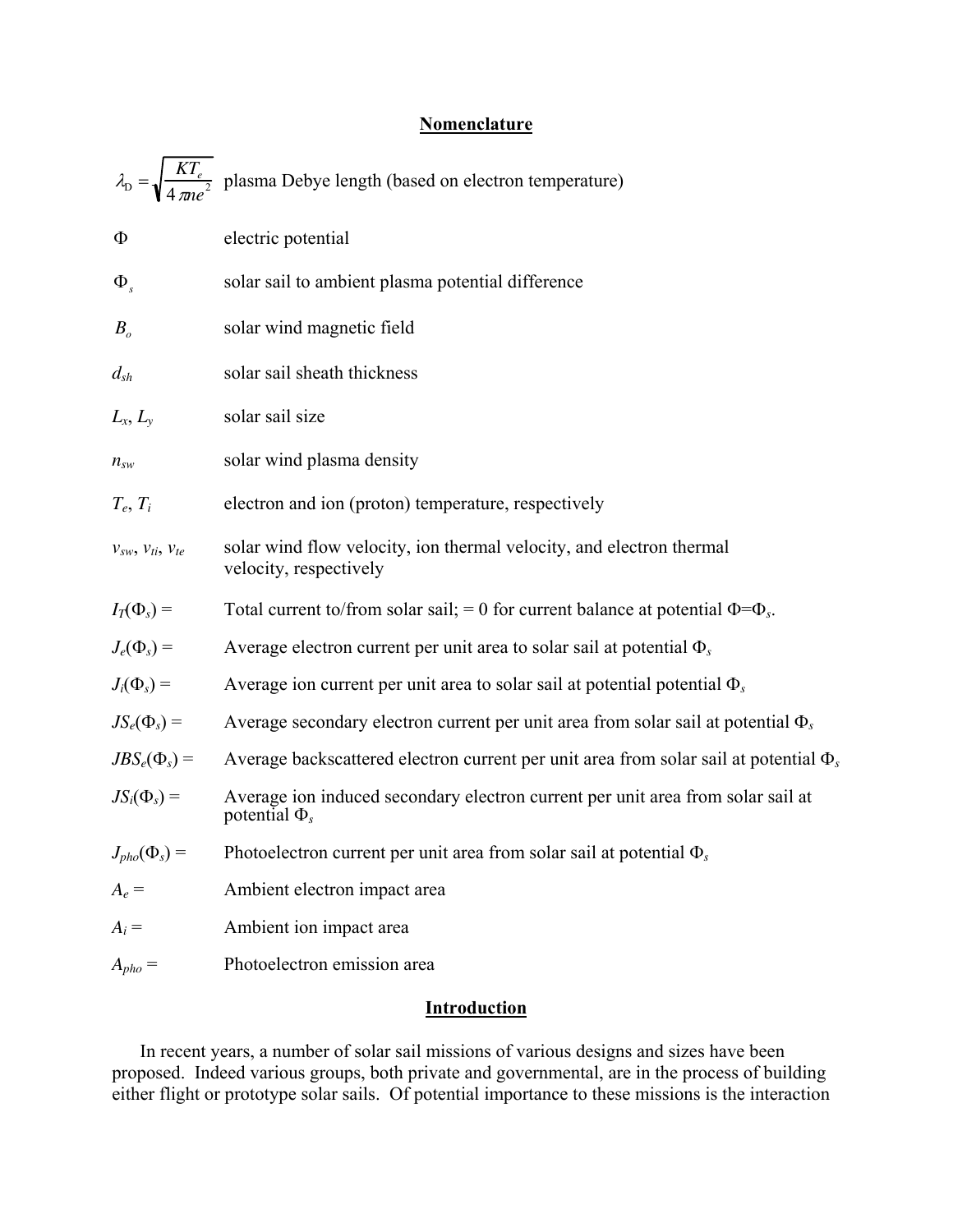of the ambient solar wind plasma environment with the sail. To evaluate this interactions and establish a baseline for future studies, we will assume a "typical" 1 AU solar wind environment of 400 km/s velocity, 3.5 cm<sup>-3</sup> density, ion temperature of  $\sim$ 10 eV, electron temperature of 40 eV, and an ambient magnetic field strength of  $10^{-4}$  G. This environment will be used to carry out a first order estimate of the plasma interaction with square solar sails on the order of the sizes being considered for a Geostorm mission (50 m x 50 m and 75 m x 75 m corresponding to  $\sim$ 2 and  $\sim$ 3 times the Debye length in the plasma). As will be discussed in more detail below, the first step will be to carry out a crude current balance for the sail surface immersed in the plasma environment and in sunlight to estimate the surface potential of the model sails (the surfaces in this initial study are assumed to be made of thin, uniformly conducting aluminum). A 3-D, Electrostatic Particle-in-Cell (PIC) code is then used to simulate the solar wind flowing around the solar sail. Assuming that the solar wind protons can be treated as particles while the electrons follow a Boltzmann distribution, the electric field and particle trajectories are solved self-consistently to give the proton flow field, the electrostatic field around the sail, and the plasma density in 3-D. The sail is found to be surrounded by a plasma sheath within which the potential is positive compared to the ambient plasma and followed by a separate plasma wake which is negative relative to the plasma. The structure departs dramatically from a negatively charged plate such as might be found in the Earth's ionosphere on the night side where both the plate and its negative wake are contiguous. Finally, the implications of these findings are discussed as they apply to a sample mission, the Geostorm Solar Sail.

### **Basic Characteristics**

Spacecraft in the interplanetary environment experience a number of effects from the sun: surface charging (either positive or negative) and/or deep dielectric charging that can result in damaging arcs, UV and radiation effects on materials, and plasma wake or sheath effects that could impact experiments or instruments on the spacecraft. Of importance here are plasma interaction effects due to the solar wind. The solar wind is a fully-ionized, electrically neutral, magnetized plasma that flows outward from the Sun. The solar wind plasma in interplanetary space can vary over a wide range: from  $\leq 1$  cm<sup>-3</sup> to  $\sim 80$  cm<sup>-3</sup> in density, from  $\sim 200$  km/s to over 2000 km/s in velocity, and from 0.5 eV to  $\sim$ 100 eV in temperature. Although the solar wind is highly variable, in this study we will concentrate on the typical or average solar environment in order to establish a baseline for future studies. We will thus assume the following "average" solar wind parameters for our test environment:

$$
v_{sw}
$$
~ 400 km/s;  $n_{sw}$ ~3.5 cm<sup>-3</sup>;  $T_i$ ~10 eV;  $T_e$ ~ 40 eV;  $B_o$ ~10<sup>-4</sup> Gauss

(For simplicity, here we only consider the core population for the solar wind electrons and ignore the halo population.)

Based on these solar wind parameters, the following basic plasma parameters can be determined:

$$
\lambda_D \sim 25 \, m
$$
;  $v_{te} \sim 2.65 \, x \, 10^3 \, km/s$ ;  $v_{ti} \sim 30 \, km/s$ ;  $c_s = (T_e/m_p)^{1/2} \sim 62 \, km/s$   
 $\Omega_i \sim 1 \, rad/s$ ;  $\Omega_e \sim 1.8 \, x \, 10^3 \, rad/s$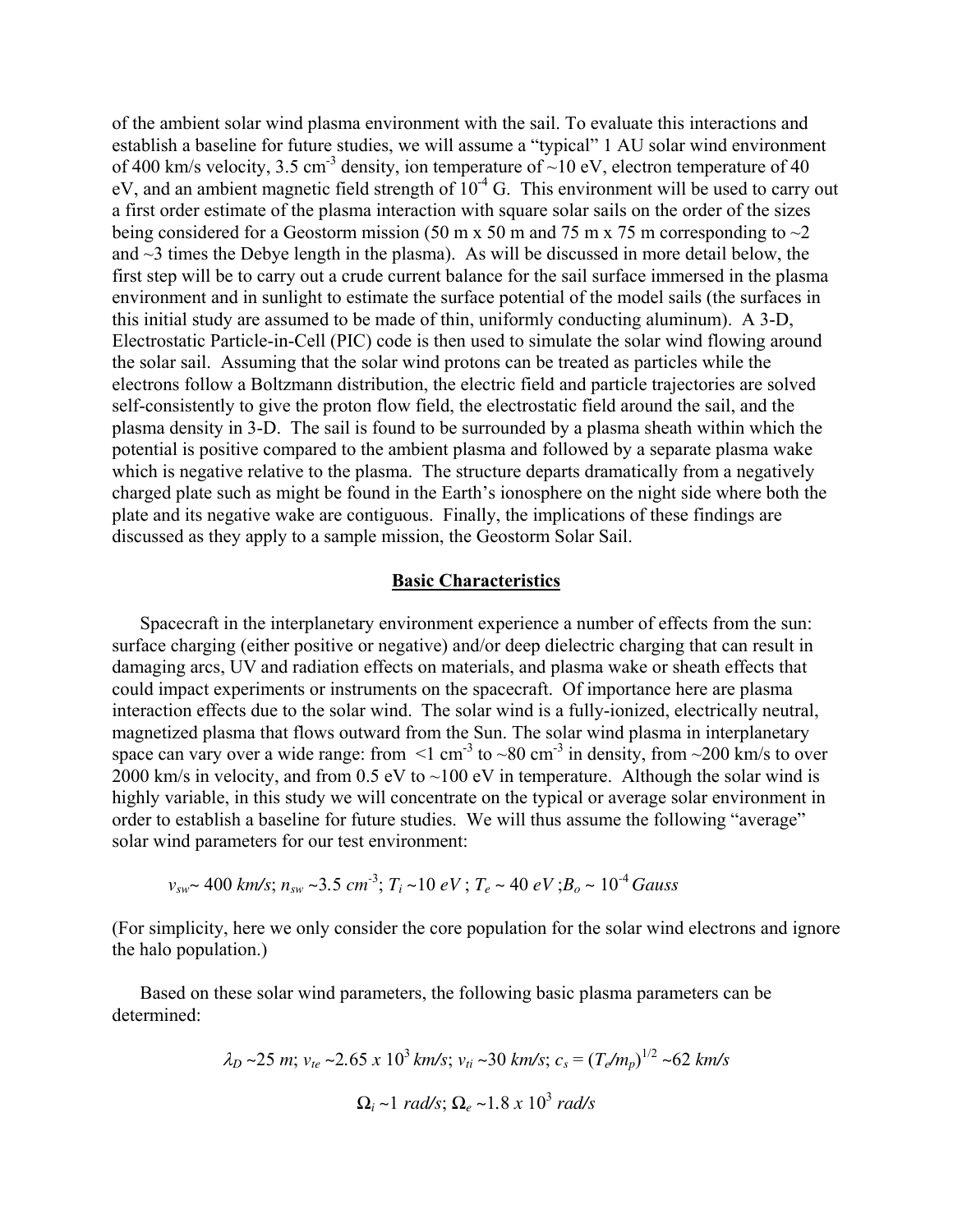The basic characteristics of the solar wind flowing around a solar sail are thus the same as that of a collisionless, mesothermal plasma flowing around an obstacle. That is, since the solar wind flow is such that  $v_{ti} \ll v_{sw} \ll v_{te}$ , the plasma is mesothermal. Moreover, as both the ion gyroradius,  $r_{ci} = v_{sw}/\Omega_i \sim 400 \text{km}$ , and the electron gyroradius,  $r_{ce} = v_{te}/\Omega_e \sim 1.5 \text{ km}$ , are much larger than the typical solar sail dimension ( $L<sub>scail</sub> \sim 100$ m), the solar wind flow may be considered as an unmagnetized, collisionless plasma flow for our problem.

The floating potential of the solar sail relative to the ambient solar wind plasma can be estimated from current balance (Garrett, 1981). That is, for a thin, conducting aluminum sheet, it is assumed that current balance is given by:

$$
I_{T}(\Phi_{s}) = 0 = -A_{e} \cdot J_{e}(\Phi_{s}, T_{e}, n_{sw}) + A_{i} \cdot J_{i}(\Phi_{s}, T_{i}, n_{sw}) + A_{e} \cdot JS_{e}(\Phi_{s}, T_{e}, n_{sw}) ++ A_{e} \cdot JBS_{e}(\Phi_{s}, T_{e}, n_{sw}) + A_{i} \cdot JS_{i}(\Phi_{s}, T_{i}, n_{sw}) + A_{pho} \cdot J_{pho}(\Phi_{s})
$$
(1)

An accurate calculation of the solar sail floating potential requires knowledge of the detailed spacecraft specification so that all the current sources can be properly accounted for. In this paper, we shall consider a very simple geometric model—a conducting flat plate. For the solar wind conditions listed in section I, the assumed model (Garrett, 1981) estimates that the floating potential in sunlight ranges  $\Phi_s \sim 6$  V to  $\sim$ 14 V based on the details of the current collection (e.g., ion ram current, orbit limited, etc.). Hence, in this study, we take the sail potential to be Φ*<sup>s</sup>*  $\sim$ 10V.

#### **Simulation Model**

A 3-D, Electrostatic Particle-in-Cell (PIC) code is used to simulate the solar wind flowing around a solar sail. In this code, the solar wind protons are treated as particles. The electron component is assumed to be an isothermal fluid and hence its density follows the Boltzmann distribution. The electric field and particle trajectories are then solved self-consistently. A dynamic alternating direction implicit (DADI) solver is used to solve the nonlinear Poisson's equation in a 3-dimensional space. More detailed description of the code can be found in Wang et al. (2001).

The model setup is shown in Fig.1. When geometric symmetry is considered, the simulation setup needs to include only a quarter of the sail. The  $x = 0$  and  $y = 0$  boundaries are symmetric surfaces while all other boundaries are "open" boundaries. Macro-particles representing the solar wind protons are injected into the simulation domain along the *z* axis at every time step. The solar sail is taken to be a conducting, thin plate with the assumed 10 V potential.

### **Simulation Results**

As a base model, we consider a square conducting sail with dimensions of  $Lx = Ly$ . Table 1 listed the solar sail sizes being considered for the Geostorm mission: *Lx* = 50 m for Sail-1 and *Lx* = 75 m for Sail-2, respectively. If one normalizes the dimension by the electron Debye length, one finds that the two sail sizes are  $Lx/\lambda_D \sim 2$  and  $Lx/\lambda_D \sim 3$ , respectively. For these dimensions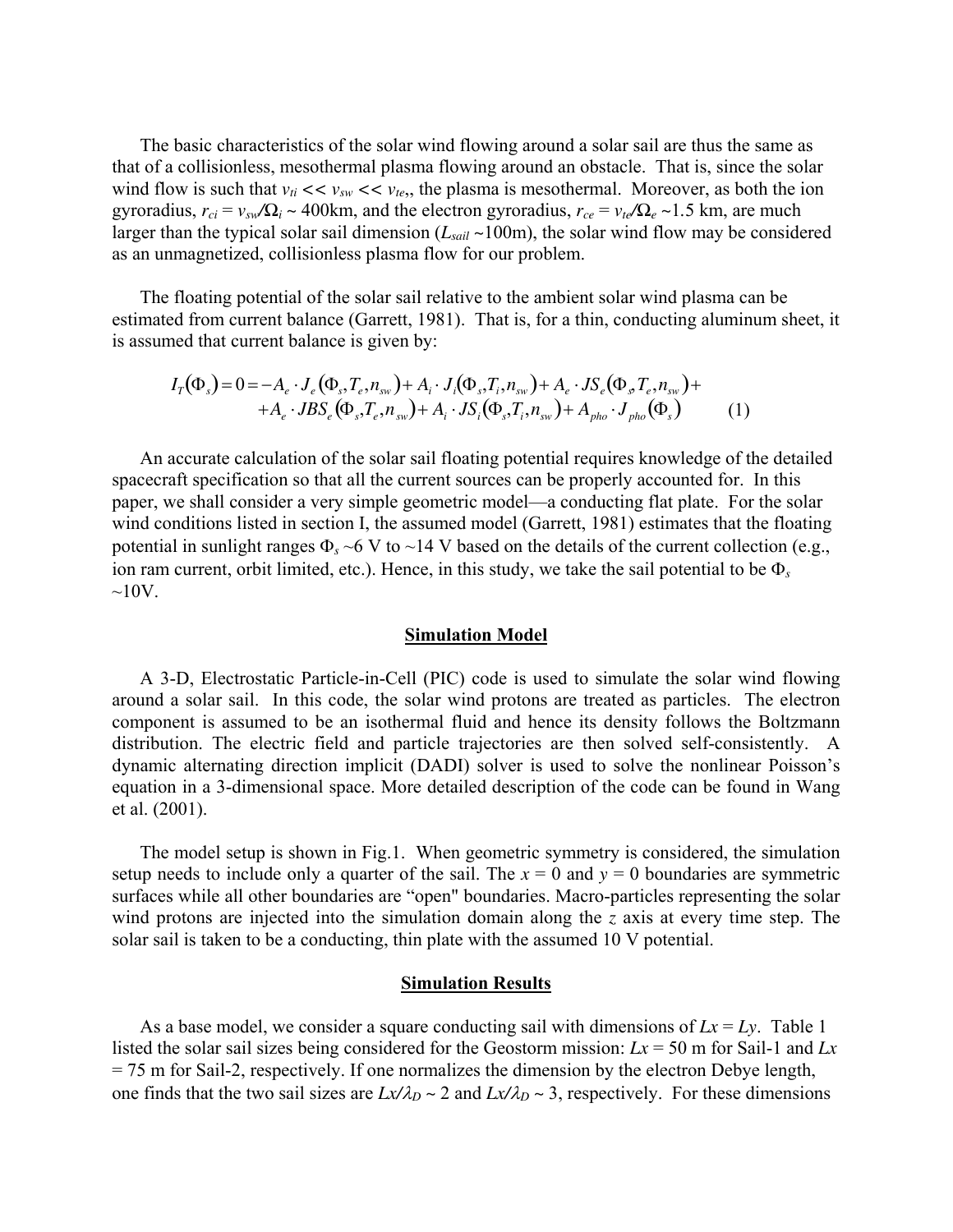and an assumed sail potential to be  $\Phi_s \sim 10 \text{ V}$ , the model parameters for Geostorm simulations have been determined and are listed in Table 1 in both normalized units and physical units. A series of test runs with varying resolutions were performed to ensure that the results do not depend on the simulation parameters.

## **Geostorm Solar Sail Results**

The simulations results for the two sails considered are shown in figures 2 and 3. In each figure, the top panel shows electric potential contours on a z-y plane cutting through the center of the sail; the middle panel shows potential contours on a x-y plane containing the sail surface, and the bottom panel compares the potential profile along a z-axis through the center of the sail surface and that along a z-axis through the center of the sail edge. The following conclusions can be drawn from the simulations:

• The sail is surrounded by a plasma sheath (within which the potential is positive compared to ambient) and followed by a plasma wake (within which the potential is negative).

• The plasma sheath in the ram side starts at a distance of  $\sim$ 2  $\lambda_D$  in front of the sail, or a distance of ~50 m in front of the sail for the typical solar wind conditions listed in section 1.

• For the two solar sail sizes considered, the sail size has a minimum effect on the plasma sheath. (Although the potential in the wake region is significantly different.)

• While the plasma sheath extends to a distance of  $\sim 50$  m in front of the sail, its effects on solar wind electron measurement made near the sail surface should be minimum. This is because the solar sail floating potential is only about 10 V while the solar wind electron temperature is  $T_e \sim 40$  eV. However, the sheath may have some effects on solar wind proton measurements made within the sheath.

#### **Parametric Simulation Results**

To better understand the global structure of plasma sheath and wake, we have also performed parametric simulations for various sail sizes and floating potentials. To generalize the results for different solar wind conditions, we will present results in normalized parameters. (Note that the results scale with the plasma Debye length.) This section presents simulation results for a solar sail with a dimension of  $Lx = Ly = 8$   $\lambda_D$  (i.e.,  $L \sim 200$  m for the solar wind conditions listed in section 1. For comparison, we also include simulation results for a conducting plate with a negative floating potential. The parametric cases are summarized in Table 2. The results are shown in figures 4 through 8.

It is interesting to compare the plasma interaction of solar sail with that of a large space platform in the ionosphere. A spacecraft in low Earth orbit (LEO) also sees a collisionless, mesothermal plasma flow. However, a LEO spacecraft typically has a negative floating potential. The problem of ionospheric plasma flowing around a large, negatively biased structures has been studied extensively (for instance, *Wang and Hastings*, 1992a,b; *Wang et al.,* 1994, and references therein). In such a problem, the dominate physics is formation of a plasma wake. When the spacecraft flowing potential is low, the wake is formed through plasma expansion. An expansion fan will be generated at plate edge which serves as a presheath to connect the ambient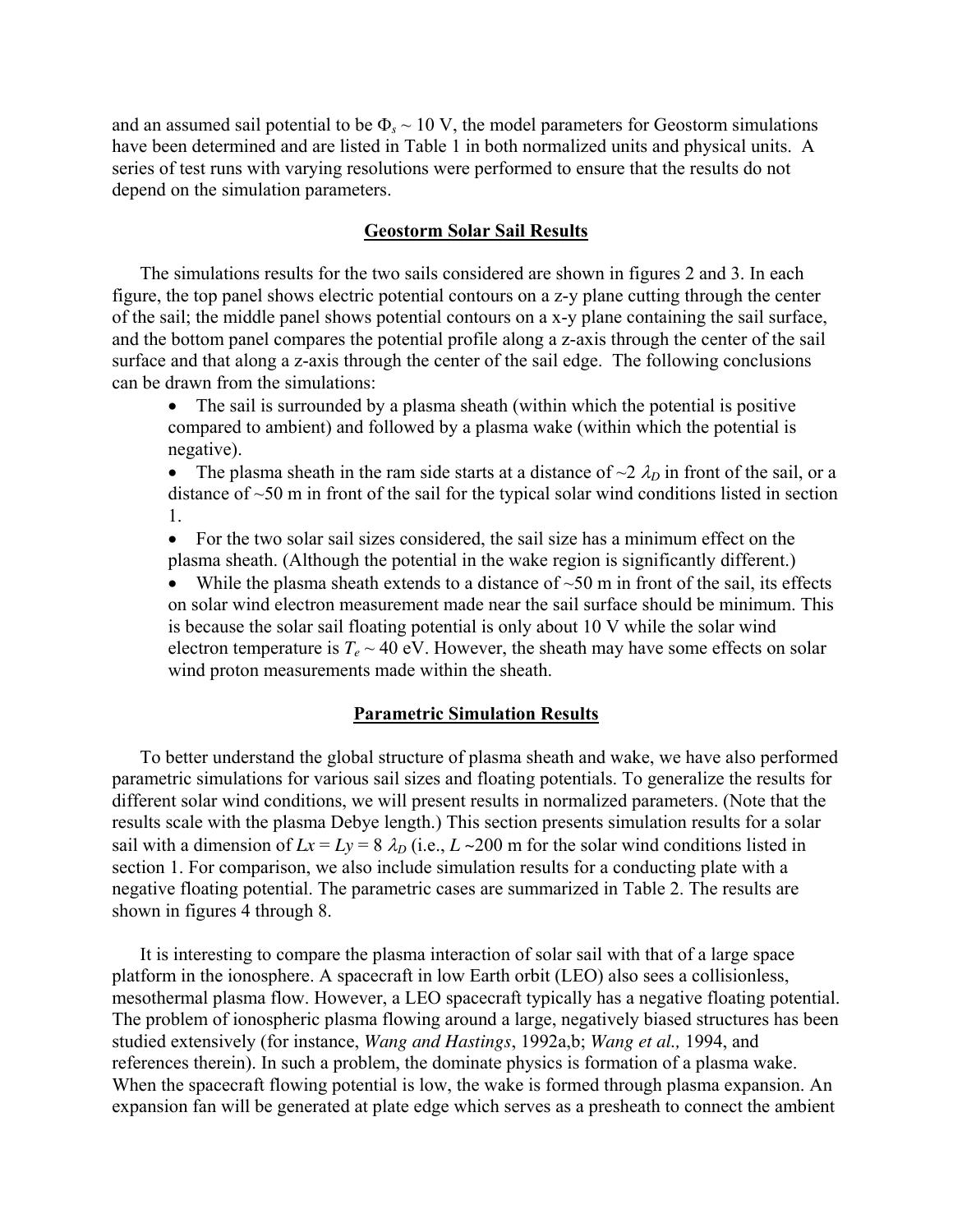plasma flow and the plasma sheath surrounding the plate. Hence, for a negatively biased sail, the plasma sheath and wake is a unified structure, as shown in Fig.5. On the other hand, for a solar sail with a positive floating potential, the sheath and wake are two distinct regions. In this configuration, the protons are decelerated within the sheath but still undergo the same expansion process in the wake region.

#### **Conclusions**

We find, for base solar wind plasma conditions, that a solar sail is surrounded by a plasma sheath followed by a plasma wake (within which the potential is negative). The sheath thickness in front of the solar sail is a few Debye lengths thick for moderate charging potentials. Since the solar wind Debye length is in the range of  $O(10)$  m to  $O(10^2)$  m, comparable to typical solar sail dimensions, one would expect to observe some sheath effects within a distance of tens of meters on the ram side. However, since the solar sail floating potential is found to be moderate (a few volts), sheath effects on solar wind measurements performed near the sail are *not* expected to be significant.

### **Acknowledgements**

This research was carried out at the Jet Propulsion Laboratory, California Institute of Technology, under a contract with the National Aeronautics and Space Administration.

## **Tables**

|        | $Lx x Ly (\lambda^2_D)$ | Lx(m) | $\Phi$ s $(T_e)$ | $\Phi$ s (V) | $\boldsymbol{dsh}(\lambda_D)$ | dsh(m)    |
|--------|-------------------------|-------|------------------|--------------|-------------------------------|-----------|
| Sail-1 | 2X2                     | 50    | 0.25             |              | $\sim$                        | $\sim$ 50 |
| Sail-2 | <b>3X3</b>              | 75    | 0.25             |              | $\sim$                        | $\sim$ 50 |

**Table 1. Geostorm Solar Sails** 

**Table 2. Parametric Cases**

|   | $Lx x Ly (\lambda^2_D)$ | $\Phi_s(T_e)$ |
|---|-------------------------|---------------|
|   | <b>8X8</b>              | .25           |
| 2 | <b>8X8</b>              | $-2.25$       |
| 3 | <b>8X8</b>              | 1.00          |
|   | <b>8X8</b>              | $-1.00$       |
|   | <b>8X8</b>              | $-10.00$      |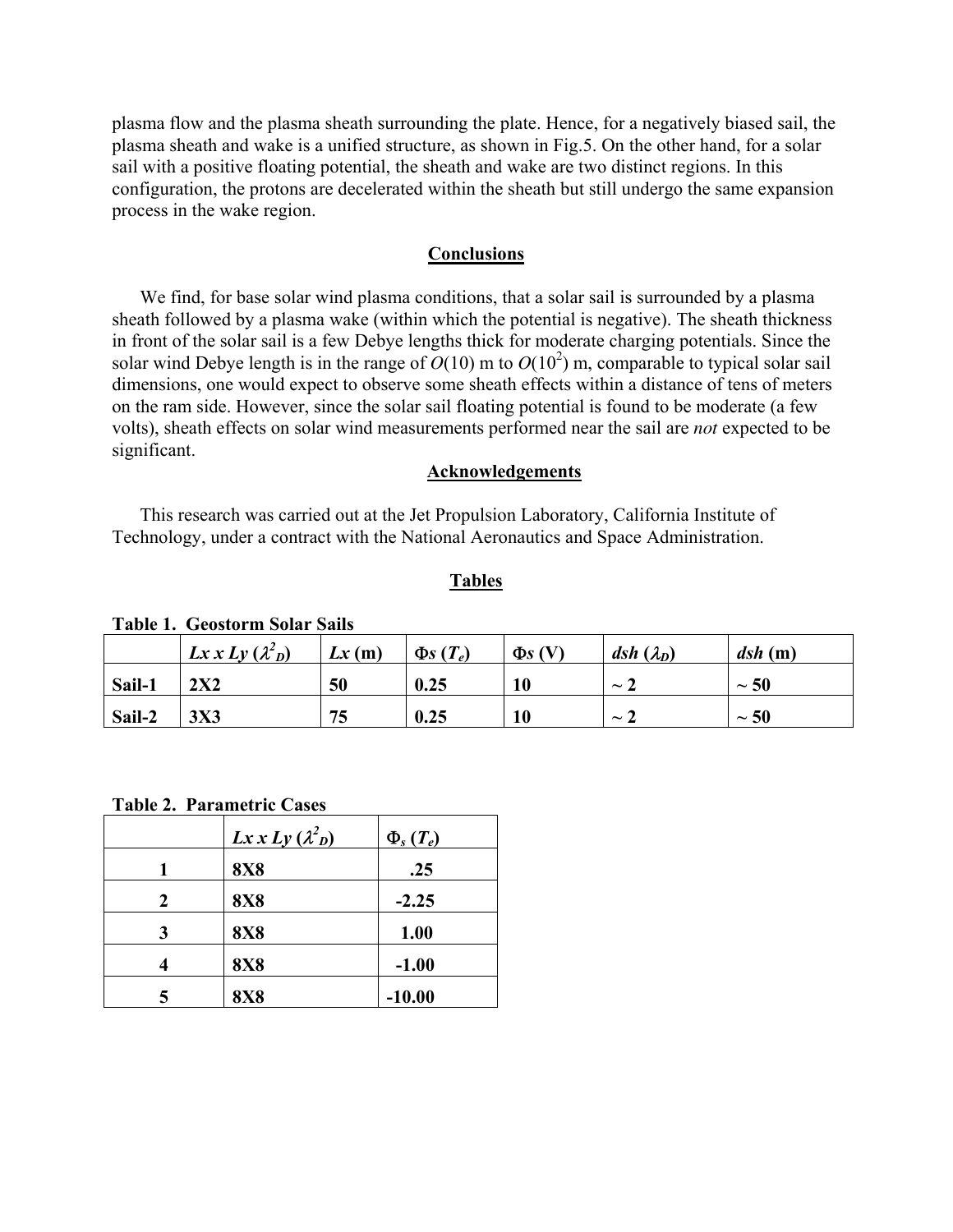# **Figures**



**Figure 1. Simulation Setup. 3-D simulations are performed for a quarter size solar sail. Solar sail is modeled as a thin conducting plate with a potential. Solar wind is injected from the upstream surface along the z direction. Solar wind is modeled as particle protons and fluid electrons.**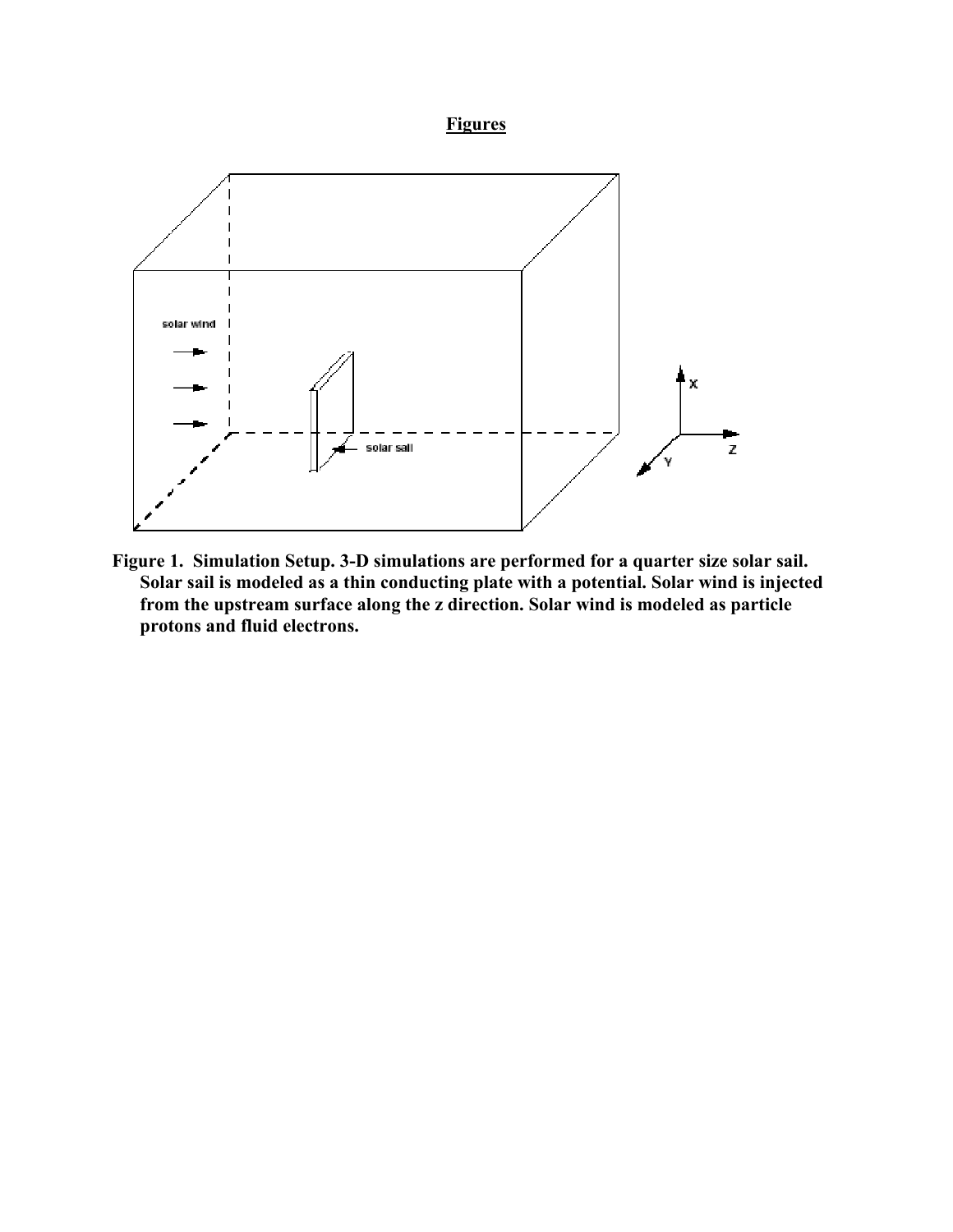

**Figure 2. Simulation Results for Sail-1. Dimension: 50 m X 50 m. Sail Potential: 10V. A: electric potential contours on a z-y plane cutting through sail center. B: electric potential contours on a x-y plane containing sail surface. (contour level difference=2 V) C: potential profile along a z axis through the center of the surface and a z axis through the center of the edge.**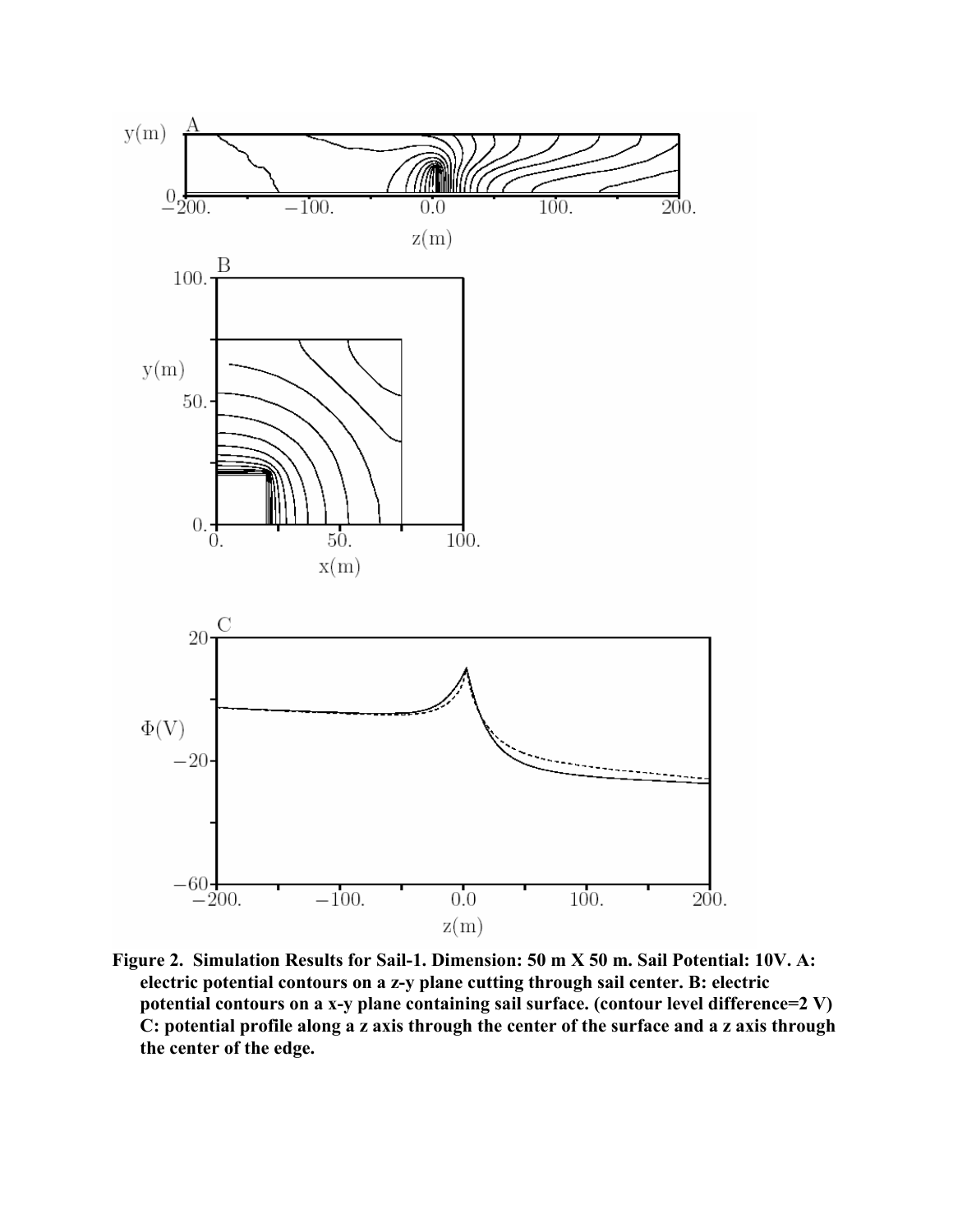

**Figure 3. Simulation Results for Sail-2. Dimension: 75 m X 75 m. Sail Potential: 10V. A: electric potential contours on a z-y plane cutting through sail center. B: electric potential contours on a x-y plane containing sail surface. (contour level difference=2 V) C: potential profile along a z axis through the center of the surface and a z axis through the center of the edge.**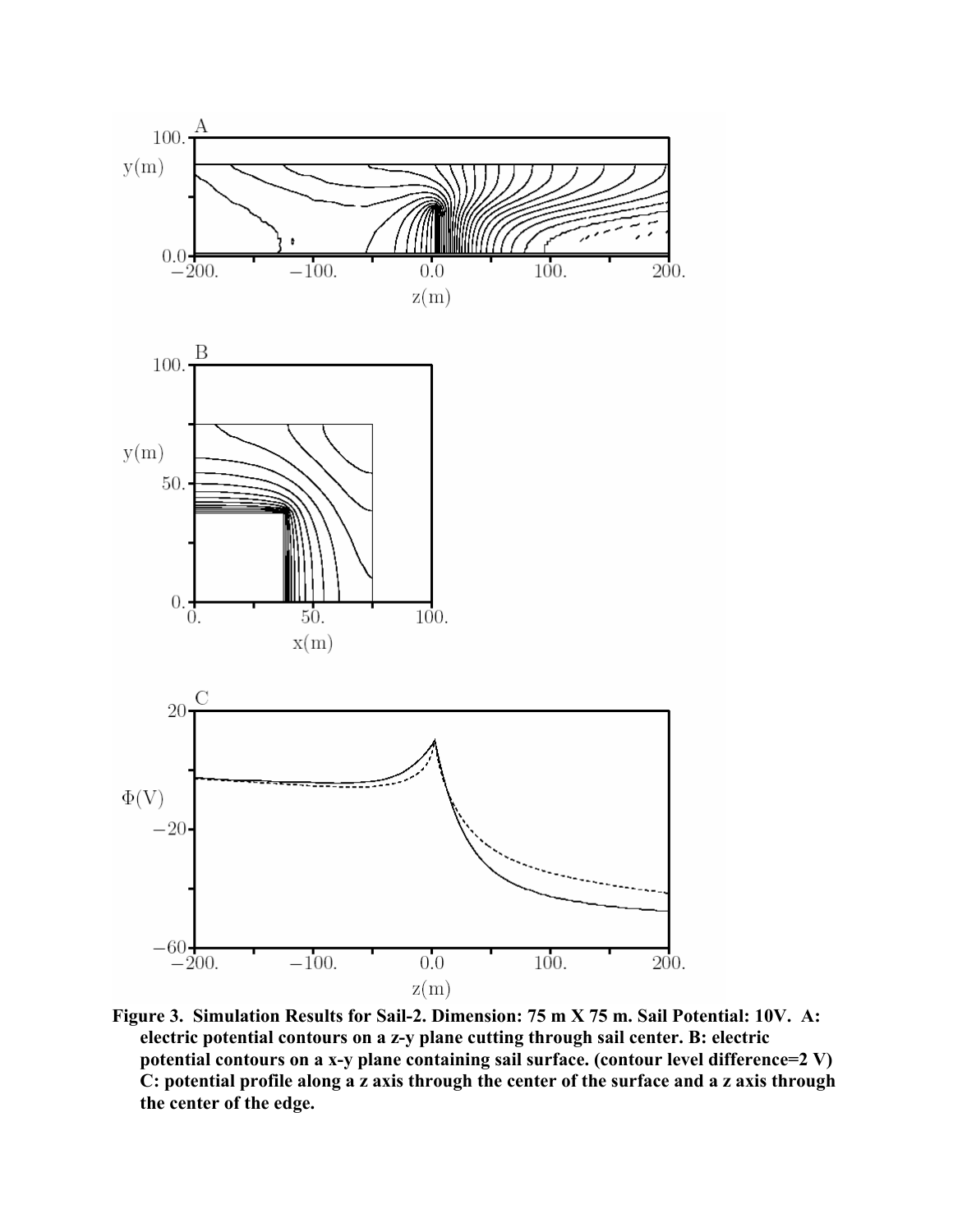

**Figure 4. Parametric Case 1. (Potential Isosurfaces. Potential values are normalized by Te. Sail potential: 0.25 Te)**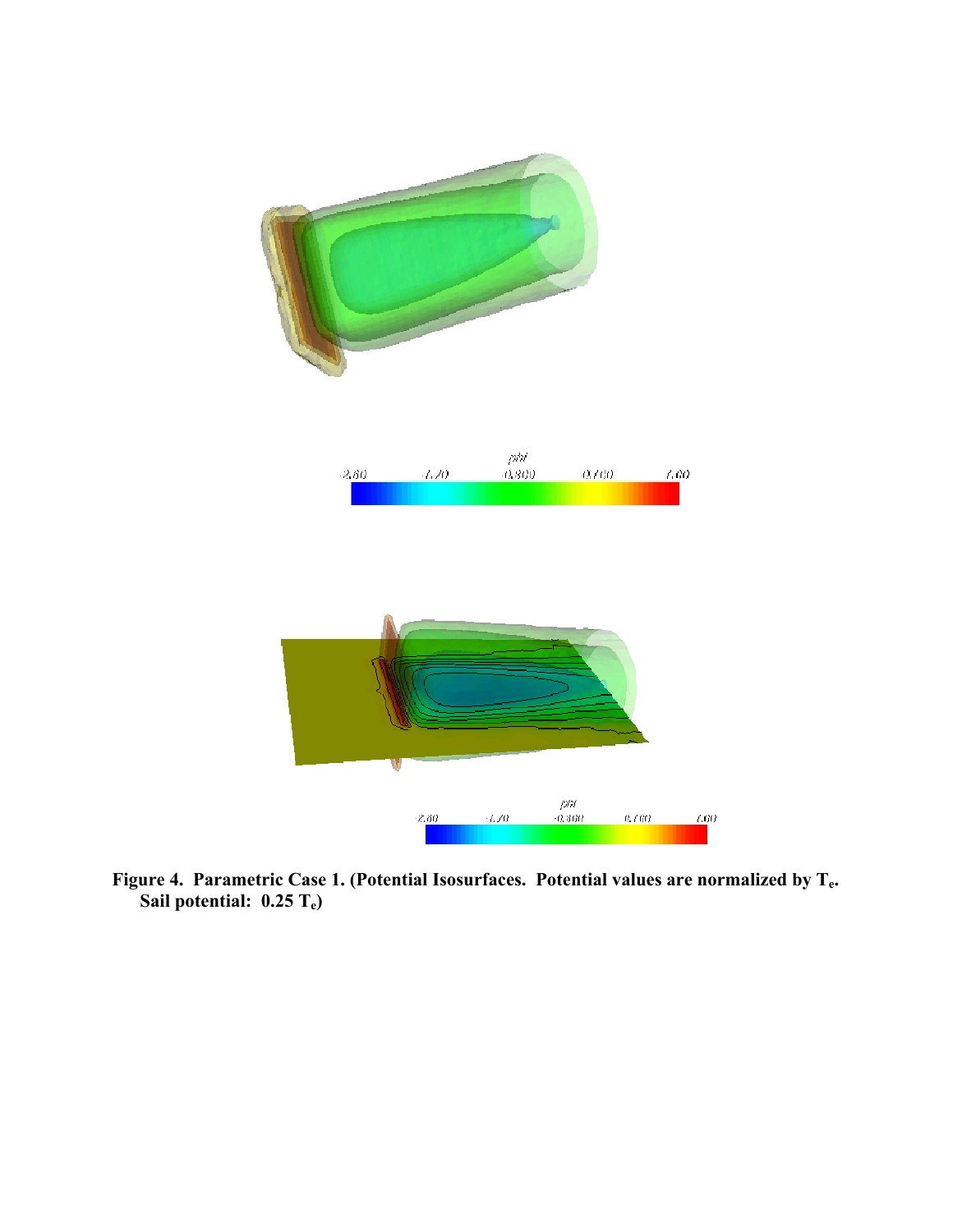

**Figure 5. Parametric Case 2 (Potential Isosurfaces. Potential values are normalized by Te.**  Sail potential: -2.25 T<sub>e</sub>)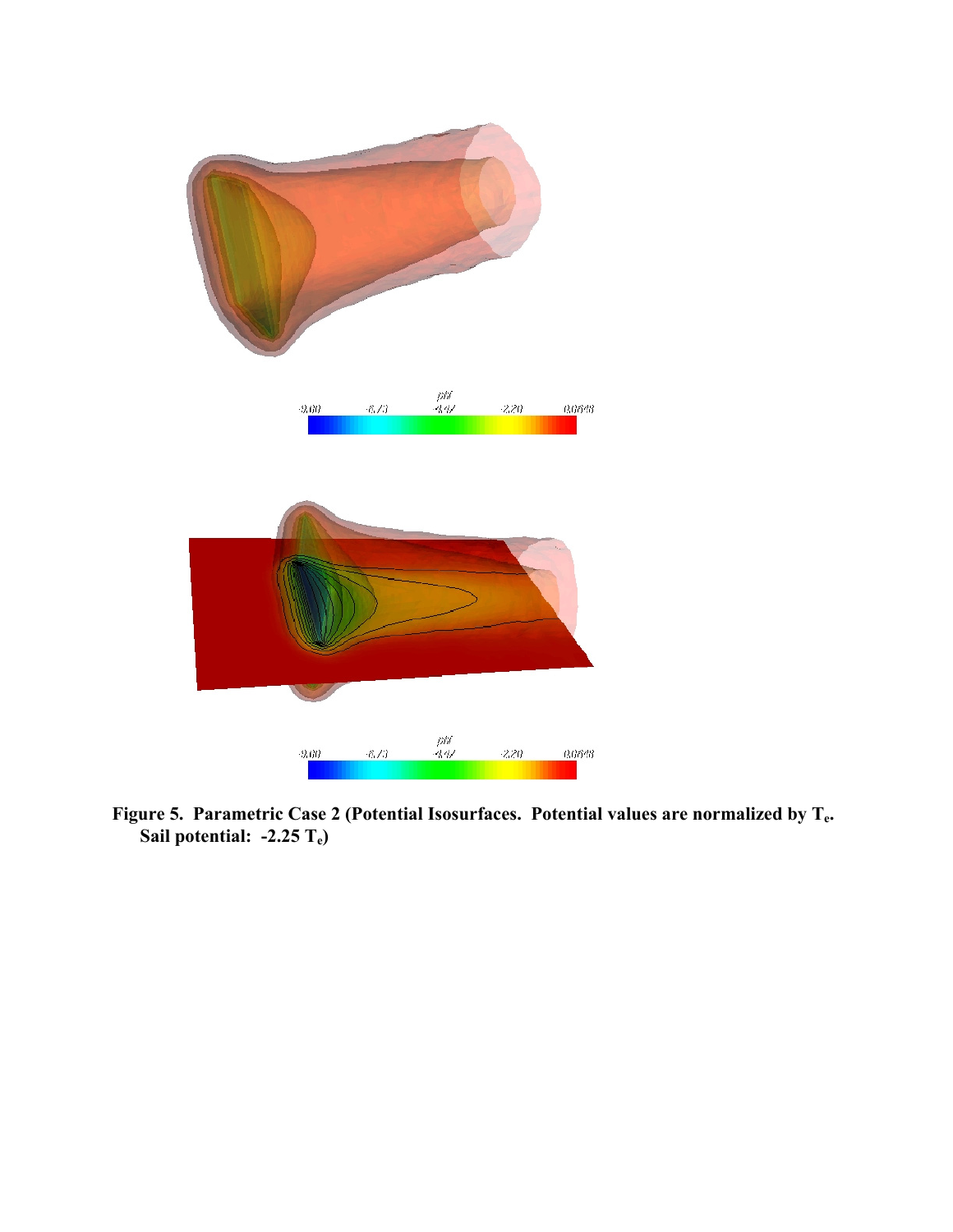

**Figure 6. Parametric Case 3 (Potential contours and ion velocity vectors. Potential values are normalized by Te. Sail potential: 1 Te )**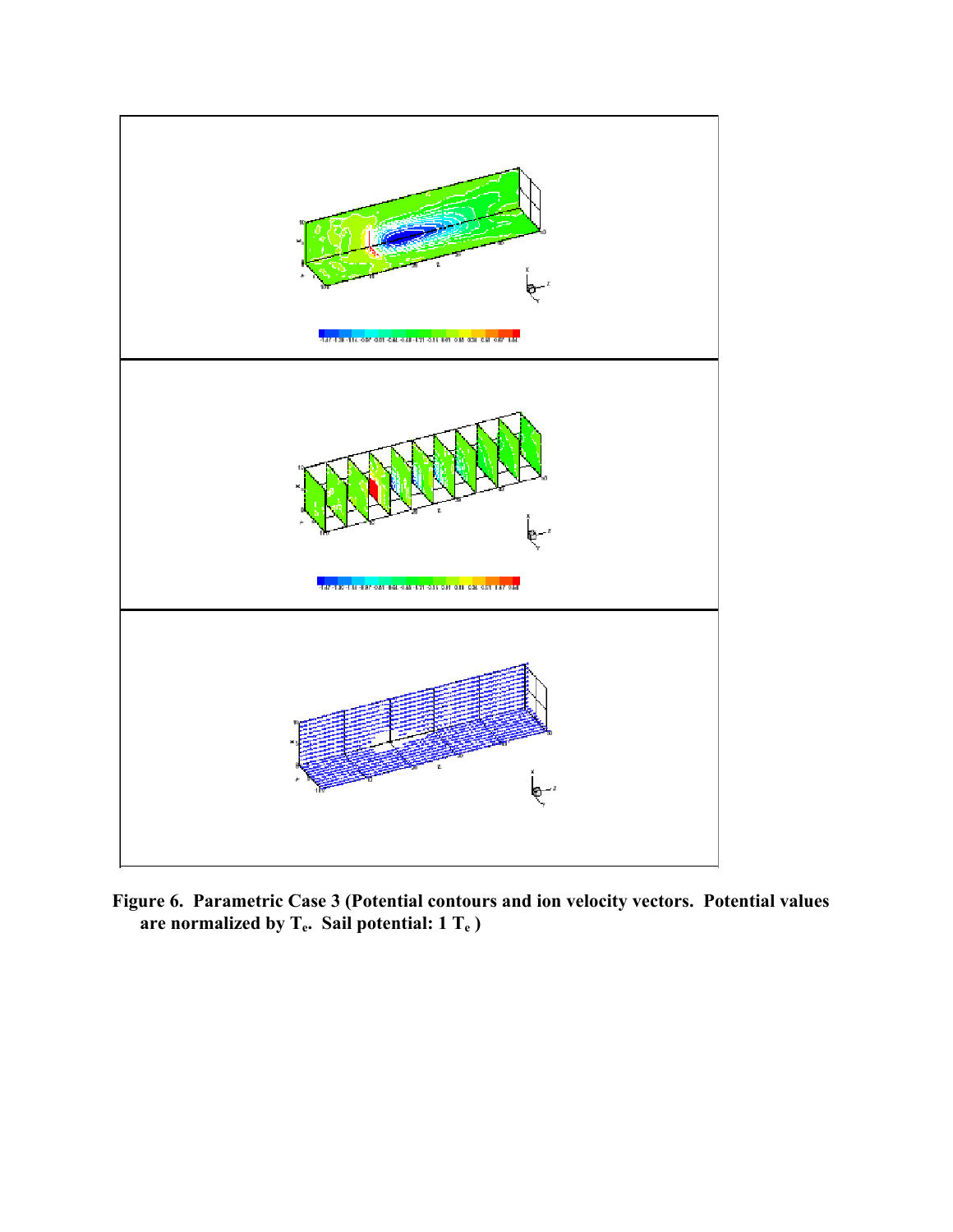

**Figure 7. Parametric Case 4 (Potential contours and ion velocity vectors. Potential values**  are normalized by T<sub>e</sub>. Sail potential: -1 T<sub>e</sub>)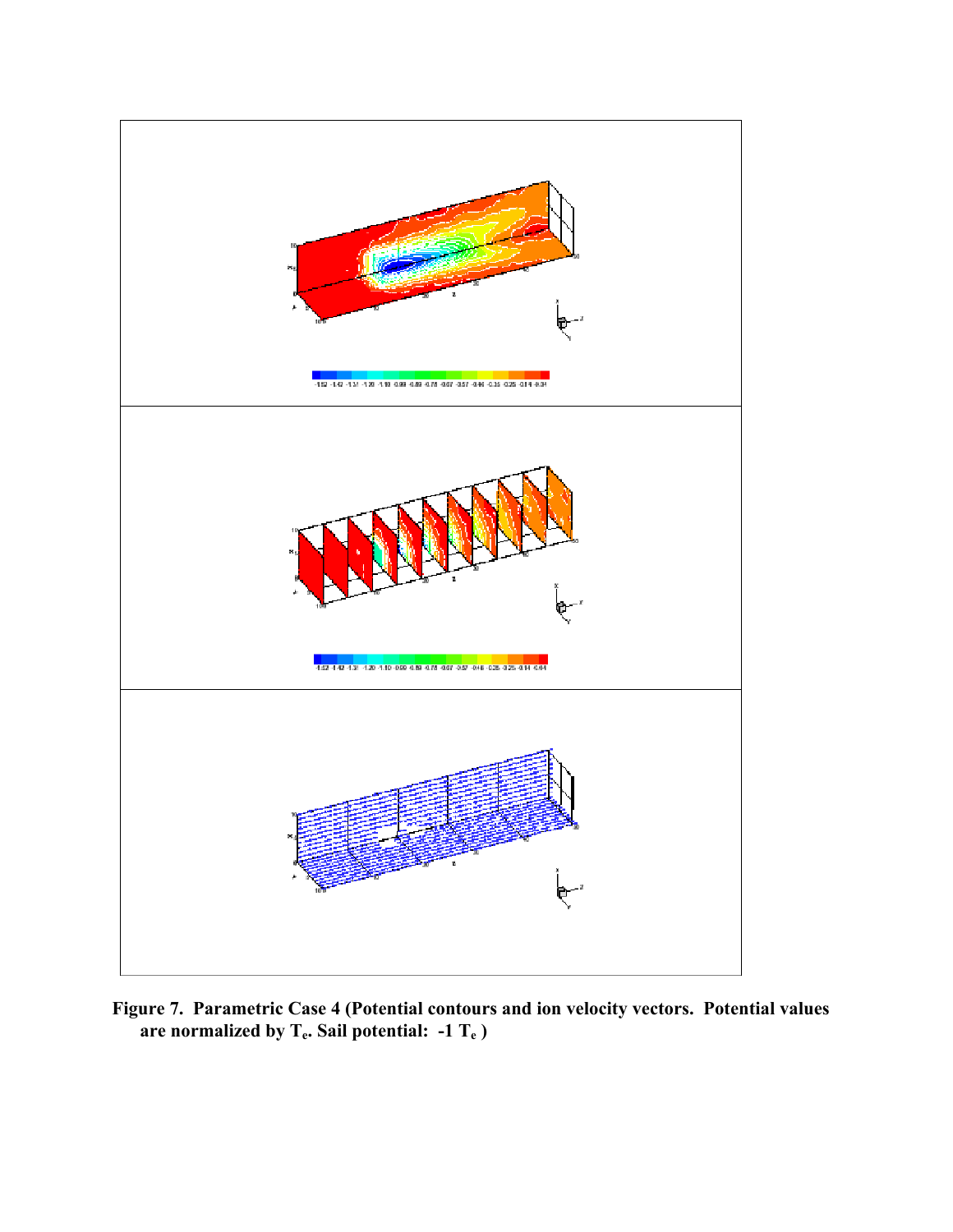

**Figure 8. Parametric Case 5 (Potential contours and ion velocity vectors. Potential values**  are normalized by  $T_e$ . Sail potential : -10  $T_e$ ).